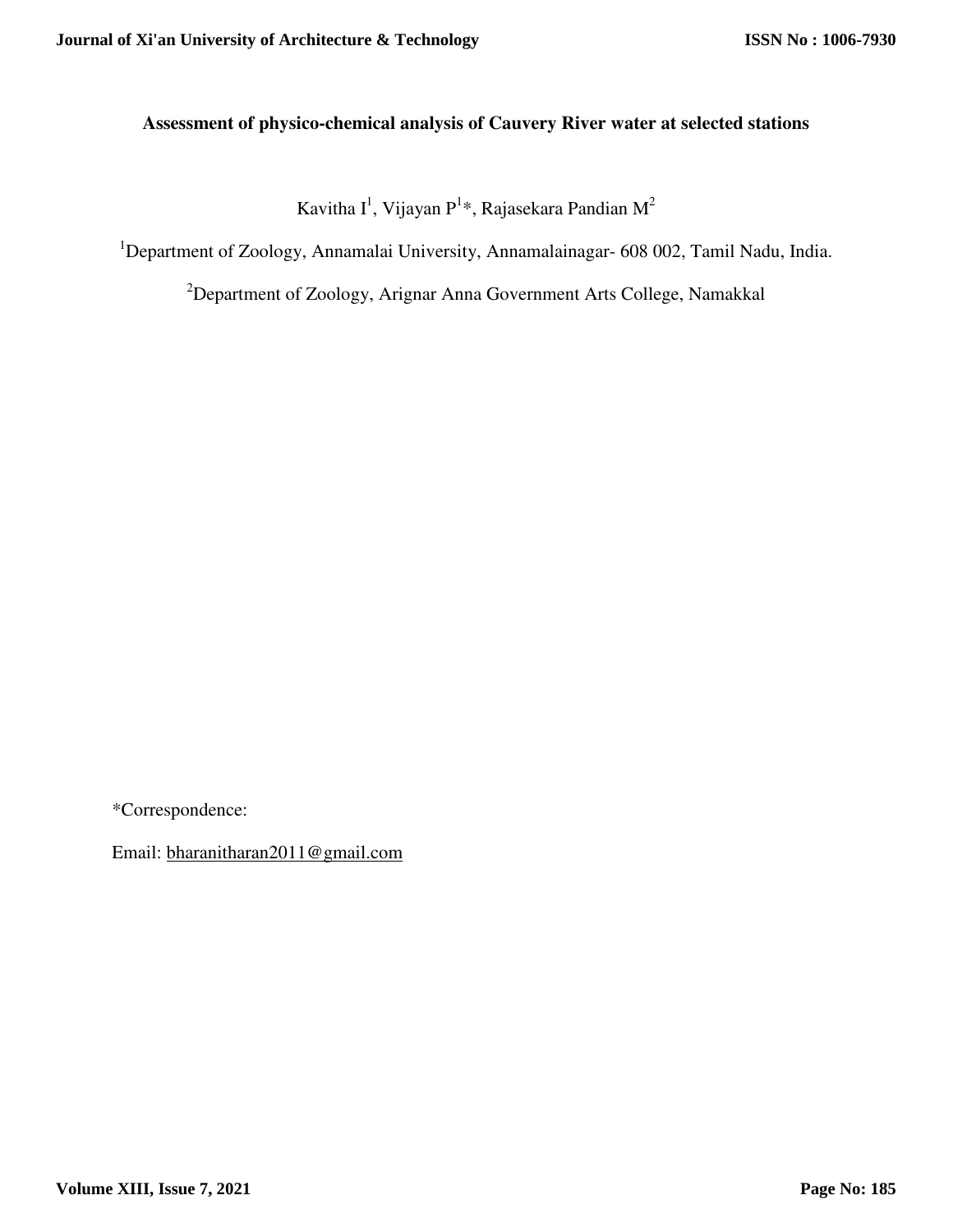### **Abstract**

The water quality of river Cauvery has been assessed in four areas in Mettur (station 1), Bhavani (station 2), Kumarapalayam (station 3) and Pallipalayam (station 4), in Tamil Nadu, and the industrial effluents and domestic sewage contribute a source of pollution in river water. The water samples are collected and selected sampling station to station (S1, S2, S3 and S4) which are previously chosen by pollution control authorities and a comparison between the previous year's results to the present day study carried out in 2019 is made. The high toxic effluent load due to industrials activities, domestic sewage and anthropogenic in the sampling locations *viz*., S1, S2, S3 and S4 sampling stations are found to be high due to human activities. Chemical parameters vary from S1, S2, S3 and S4 depending upon quality and quality of effluents and sewage water quality with regard to  $p<sup>H</sup>$ , Dissolved oxygen, TDS chloride, sulphate, ammonical nitrogen, calcium, magnesium, COD have been analyzed. In the research, causes of Cauvery river pollution, locate point and non-point source of pollution for the study area and suggest possible remedial measures to reduce the river pollution.

**Keywords:** Cauvery River, Water pollution, Water quality, Physical parameters, Chemical parameters

### **Introduction**

Aquatic ecosystem monitoring has been carried out in India based on either chemical or biological analysis. The chemical approach is useful in order to determine the levels of nutrients, metals, pesticides. Water quality is a major economic and environmental issue in developing countries. The water quality from the river has a considerable importance for the reason that their water resources are generally used for multiple matters such as drinking, domestic and residential water supplies agriculture  $1,2$ . Rivers due to their role in carrying of the municipal and industrial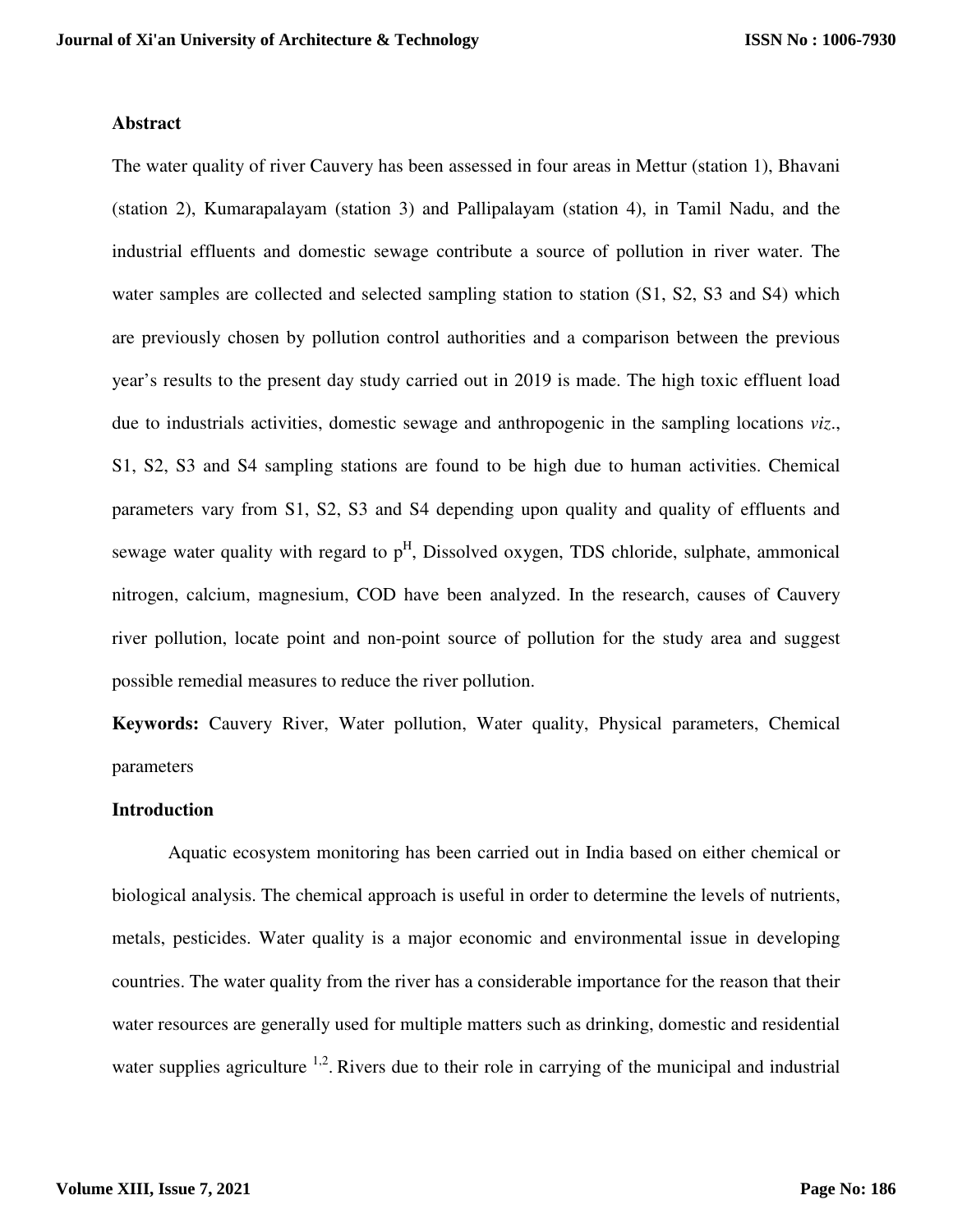waste water and run off from agricultural land in their drainage basins is among the most vulnerable water bodies to pollution  $3$ .

The Cauvery river is one of the scared river of southern India as the source of water for an extensive irrigation system and hydroelectric power. The river receive huge amount of industrial effluents<sup>4</sup>. The Cauvery river flows depends on seasonal rains, which has been observed to be low besides industrial effluents has domestic and agricultural runoff are also freely allowed to mix with the river water consequently the quality of water in the Cauvery river has to be monitored and assessed periodically. Water is one of the most common and the large precious resources have been contaminated by organic in organic and biological pollution<sup>5</sup>. The river receives untreated industrial, domestic and municipal sewage from illegal discharges and by anthropogenic activities. The discharge from dyeing units, sugar mills are majorly contributing to high BOD levels in the Cauvery river <sup>6</sup>.

In the current research, the assessment of physico-chemical characteristics into Cauvery river is basin following in the study areas. Further, the research helps to understand how the river is getting polluted, and its possible control of pollution.

### **Material and Methods**

### **Study area**

The water samples were collected from three different sampling stations. During the January to December 2019. The water samples were collected with the help of a glass samples which consisted of a glass bottle and a cork tired to a lid.

Station 1 - Mettur (Free from Pollution) Station 2 - Bhavani (Less Polluted) Station 3 - Pallipalayam (Polluted)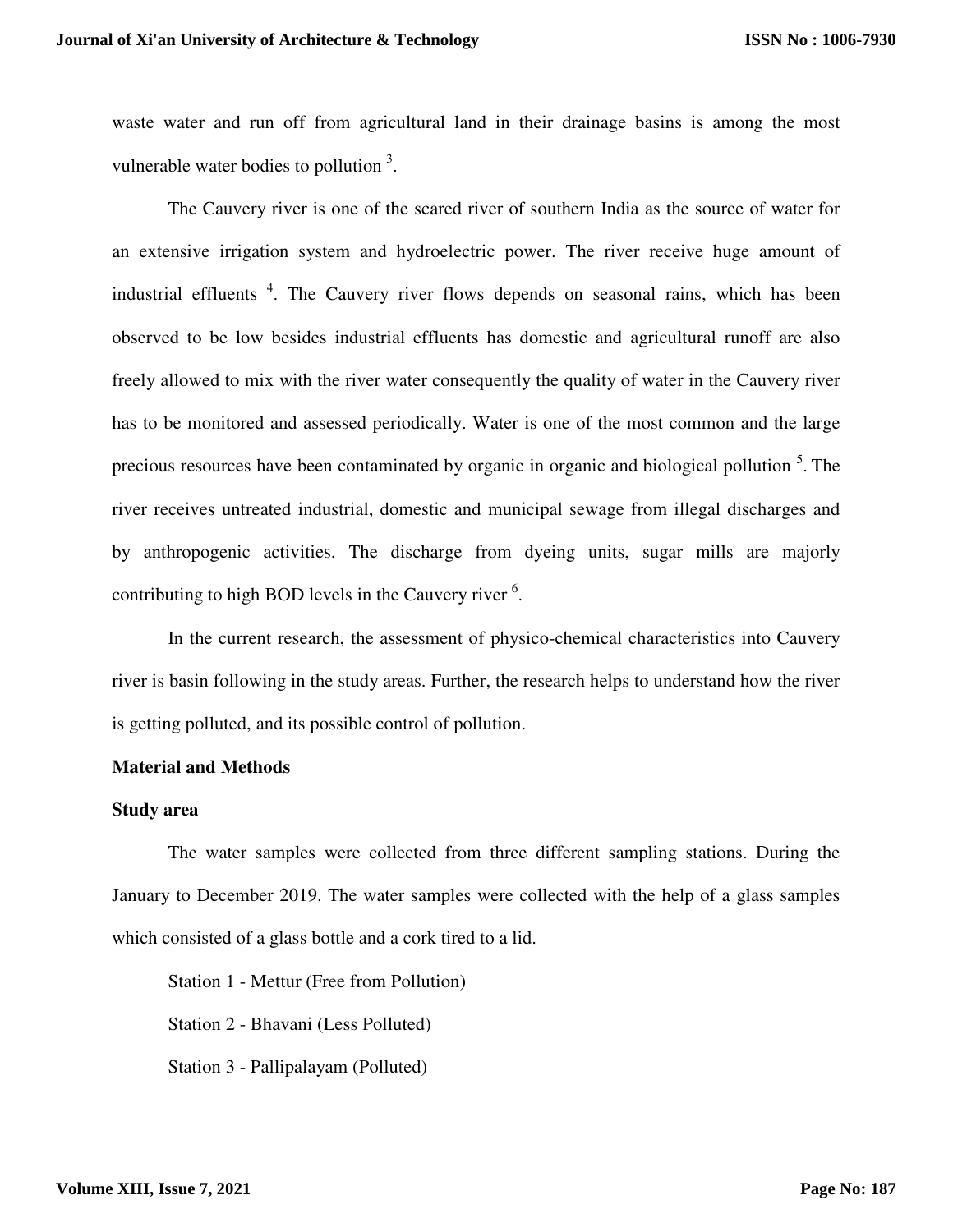Station 4 - Kumarapalayam(Highly Polluted)

The Sampling station could be considered as source point.

#### **Collection of water sample**

Sample were protected from direct sunlight and immediately transported to the laboratory of the Department of Zoology, Annamalai University. The samples were collected for a period of one year from January to December 2020 in the Cauvery river. The pH was measured using electrical digital pH meter. Temperature was measured using a mercury thermometer. TDS was estimated by Gravy metric method <sup>5</sup>. Dissolved oxygen was estimated by modified winkler's method. Sulphate was determined by standard method  $\frac{7}{1}$ . Cholride was estimated by Argentometric method <sup>8</sup>. Ammonical nitrogen was estimated by adopting the method described by American public health association. Calcium and magnesium were estimated by EDTA. COD was analyzed by standard method <sup>9</sup>.

### **Results and Discussion**

The pH is the measure of the intensity of acidity or alkalinity and measures the concentration of hydrogen ions. Natural water has pH values between 6.5-8.5. The pH is classed has one of the most important parameter water quality. The normal drinking water Ph range mentioned in WHO and NDWQS guide lines is between 6.8 and 8.5. The comparable results, the pH meter used to determine the pH and temperature, DO, silicate  $2$ . The Cauvery river still in the purest water quality condition, and showed the water quality of the Cauvery river have become pollute and near to pollute  $10$ . Maximum PH values are recorded in station 3 (8.28). The minimum Value (6.7) is observed during september 2019 temperature is a critical water quality and environmental parameter because it contribute the kinds and types of aquatic life regulates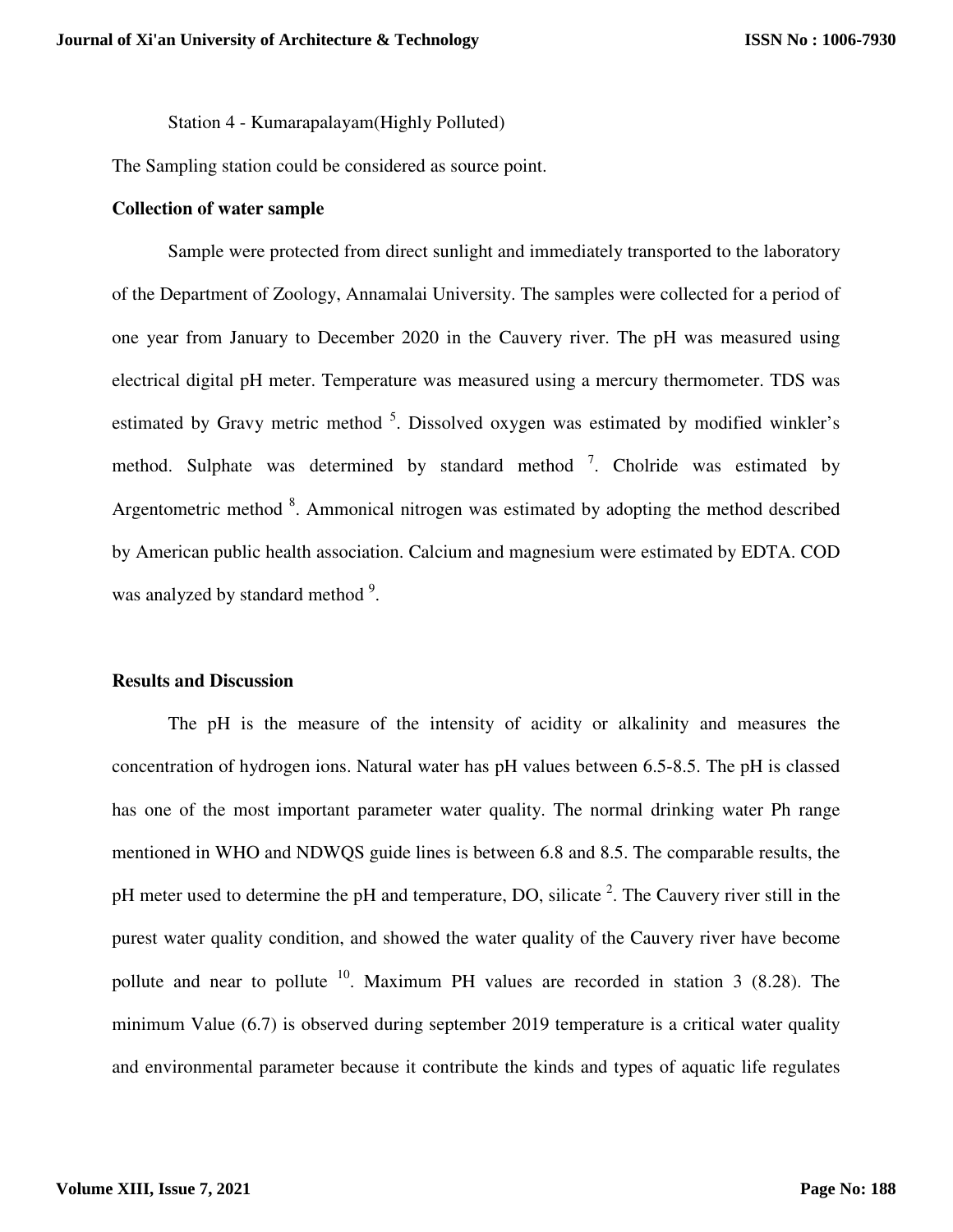maximum DO concentration of water and influences the rate of chemical and biological reaction. The Water temperature place and important role is influencing the occurrence and abundance of phytoplankton seasonal changes in different seasons which varied from 19'C to 34.7. Palatability, Viscosity, Solubility, Odors and Chemical Reactions are influenced by temperature. Thereby the sedimentation chlorination processes and (BOD) are temperature depended.

Chloride ions Cl- in drinking water do not cause any harmful effects on public health, but high concentration can cause an unpleasant salty taste for the most people. Higher chloride value was found during the present study at station 3 and 4 it may be due to Industrial effluent influence higher values like ca, mg shown by the station 3 and 4 samples may be due to mixing of industrial plant a effluent with this water (Table 1 to 4).

### **Table 1**

## **PHYSICO-CHEMICAL ANALYSIS OF CAUVERY RIVER WATER AT SELECTED STATIONS AT JANUARY TO MARCH 2019**

| Parameters                | January 2019             |      | February 2019<br><b>Sampling Stations</b> |                |                | March 2019<br><b>Sampling Stations</b> |                |                |                |                |                |                |  |  |
|---------------------------|--------------------------|------|-------------------------------------------|----------------|----------------|----------------------------------------|----------------|----------------|----------------|----------------|----------------|----------------|--|--|
|                           | <b>Sampling Stations</b> |      |                                           |                |                |                                        |                |                |                |                |                |                |  |  |
|                           | S <sub>1</sub>           | S2   | S <sub>3</sub>                            | S <sub>4</sub> | S <sub>1</sub> | S <sub>2</sub>                         | S <sub>3</sub> | S <sub>4</sub> | S <sub>1</sub> | S <sub>2</sub> | S <sub>3</sub> | S <sub>4</sub> |  |  |
| pH                        | 8.4                      | 7.5  | 6.2                                       | 7.6            | 8.5            | 7.9                                    | 7.7            | 7.7            | 8.10           | 8.26           | 7.57           | 6.99           |  |  |
| Temperature               | 19                       | 21   | 23.1                                      | 26.3           | 27.4           | 23.4                                   | 35.5           | 26.4           | 19.32          | 21.41          | 267.8          | 27.2           |  |  |
| TDS mg/L                  | 224                      | 324  | 292                                       | 416            | 300            | 312                                    | 254            | 524            | 304            | 296            | 428            | 428            |  |  |
| Chloride mg/L             | 30                       | 54   | 30                                        | 40             | 34             | 38                                     | 34             | 34             | 42             | 38             | 82             | 79             |  |  |
| Sulphate mg/L             | 4.4                      | 10   | 4.4                                       | 10             | 3              | 7                                      | 34             | 15             | 18             | 18             | 11             | 53             |  |  |
| $D.O$ mg/L                | 8.1                      | 8.1  | 7.3                                       | 6.7            | 7.3            | 7.5                                    | 15             | 5.6            | 8.40           | 7.50           | 4.50           | 1.7            |  |  |
| Ammonia-N, mg/L           | 2.2                      | 1.68 | 1.7                                       | 3              |                |                                        | 5.6            | 3              |                | $\overline{2}$ | 3              | 8.2            |  |  |
| Calcium mg/l              | 30                       | 46   | 36                                        | 90             | 34             | 42                                     | 43             | 43             | 29             | 35             | 52             | 32             |  |  |
| Magnesium mg/L            | 18                       | 23   | 29                                        | 24             | 19             | 16                                     | 22             | 22             | 23             | 17             | 19             | 32             |  |  |
| $\text{COD} \text{ mg/L}$ | 16                       | 16   | 16                                        | 48             | 16             | 16                                     | 32             | 32             | 16             | 16             | 24             | 19             |  |  |

Sulphate is a substance that occurs naturally in drinking water health concerns regarding sulphate in drinking water have been raised because of reports that diarrhea may be associated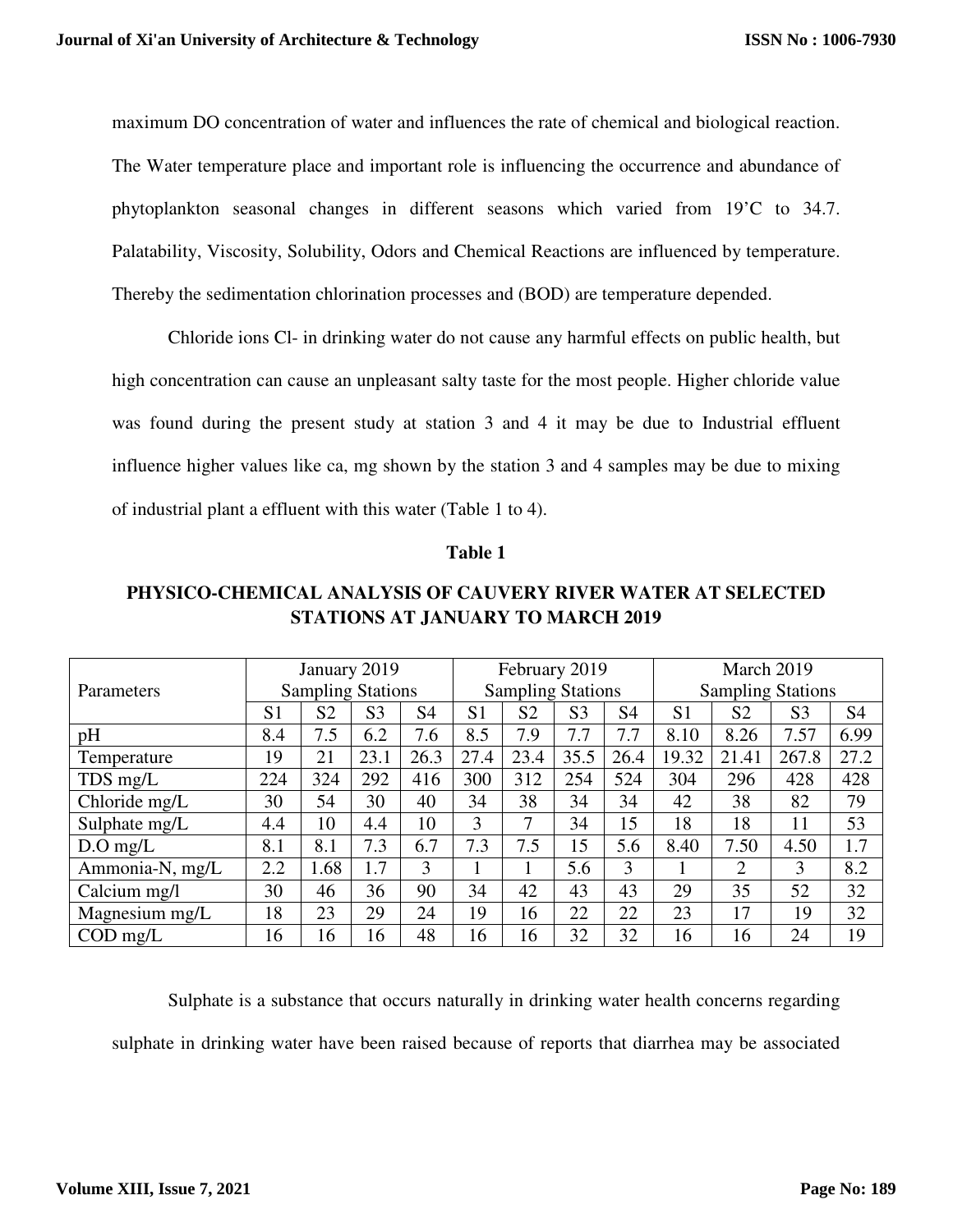with the ingestion of water containing high levels of sulphate. Sulphate plays a key role in the

sulphur cycle. In the present study amount of chloride and sulphate were varied during different

## **Table 2**

# **PHYSICO-CHEMICAL ANALYSIS OF CAUVERY RIVER WATER AT SELECTED STATIONS AT APRIL TO JUNE 2019**

|                           |                | April 2019               |                | May 2019                 |                |                | June 2019                |      |                |                |                |                |
|---------------------------|----------------|--------------------------|----------------|--------------------------|----------------|----------------|--------------------------|------|----------------|----------------|----------------|----------------|
| Parameters                |                | <b>Sampling Stations</b> |                | <b>Sampling Stations</b> |                |                | <b>Sampling Stations</b> |      |                |                |                |                |
|                           | S <sub>1</sub> | S <sub>2</sub>           | S <sub>3</sub> | S4                       | S <sub>1</sub> | S <sub>2</sub> | S <sub>3</sub>           | S4   | S <sub>1</sub> | S <sub>2</sub> | S <sub>3</sub> | S <sub>4</sub> |
| pH                        | 7.7            | 7.89                     | 7.8            | 7.9                      | 7.71           | 7.98           | 7.42                     | 7.88 | 7.94           | 8.02           | 8.28           | 8.1            |
| Temperature               | 27.3           | 28.06                    | 29.4           | 31.1                     | 27.1           | 29.4           | 34.7                     | 33.2 | 22.06          | 24.1           | 28.8           | 27.9           |
| TDS mg/L                  | 276            | 284                      | 364            | 364                      | 304            | 340            | 382                      | 340  | 336            | 360            | 430            | 382            |
| Chloride mg/L             | 34             | 33                       | 65             | 65                       | 40.0           | 50             | 71.0                     | 53   | 48             | 64             | 112            | 61             |
| Sulphate mg/L             | 22             | 6                        | 18             | 18                       | 19             | 12             | 16                       | 6    | 18             | 16             | 10             | 6              |
| $D.O$ mg/L                | 5.20           | 7.70                     | 6.80           | 6.80                     | 4.20           | 7.50           | 5.20                     | 6.20 | 5.10           | 5.20           | 8.0            | 7.8            |
| Ammonia-N, mg/L           |                | 2                        | 3              | 3                        | $1.1\,$        |                | 1.7                      | 1.6  | $1.1\,$        | 1.68           | 1.6            | 1.2            |
| Calcium mg/l              | 27             | 34                       | 20             | 21                       | 24             | 34             | 31                       | 26   | 38             | 38             | 32             | 22             |
| Magnesium mg/L            | 22             | 17                       | 23             | 33                       | 22             | 17             | 16                       | 19   | 20             | 17             | 18             | 21             |
| $\text{COD} \text{ mg/L}$ | 24             | 16                       | 24             | 25                       | 16.0           | 16             | 23                       | 5.20 | 16             | 16             | 39             | 16             |

## **Table 3**

# **PHYSICO-CHEMICAL ANALYSIS OF CAUVERY RIVER WATER AT SELECTED STATIONS AT JULY TO SEPTEMBER 2019**

|                           |                | <b>July 2019</b>         |                |                |                | August 2019    |                          | September 2019 |                          |                |                |                |
|---------------------------|----------------|--------------------------|----------------|----------------|----------------|----------------|--------------------------|----------------|--------------------------|----------------|----------------|----------------|
| Parameters                |                | <b>Sampling Stations</b> |                |                |                |                | <b>Sampling Stations</b> |                | <b>Sampling Stations</b> |                |                |                |
|                           | S <sub>1</sub> | S <sub>2</sub>           | S <sub>3</sub> | S <sub>4</sub> | S <sub>1</sub> | S <sub>2</sub> | S <sub>3</sub>           | S <sub>4</sub> | S <sub>1</sub>           | S <sub>2</sub> | S <sub>3</sub> | S <sub>4</sub> |
| pH                        | 7.54           | 8.33                     | 7.45           | 7.9            | 7.21           | 7.51           | 6.93                     | 7.8            | 6.6                      | 6.7            | 7.2            | 6.9            |
| Temperature               | 23.8           | 25.8                     | 25.4           | 27.8           | 22.1           | 24.8           | 24.3                     | 27.8           | 23.1                     | 25.4           | 26.9           | 27.6           |
| TDS mg/L                  | 328            | 804                      | 368            | 368            | 168.0          | 236            | 220.0                    | 200            | 148.0                    | 280            | 192            | 248            |
| Chloride mg/L             | 58             | 215                      | 76             | 68             | 12.0           | 56             | 34.0                     | 35             | 26.0                     | 29             | 27.0           | 46             |
| Sulphate mg/L             | 10             | 19                       | 16             | 2.8            | 7.0            | 8.8            | 15.0                     | 7.3            | 7.3                      | 22             | 4.4            | 4.84           |
| $D.O$ mg/L                | 7.00           | 4.80                     | 5.40           | 5.2            | 6.80           | 5.90           | 7.10                     | 7.1            | 6.1                      | 5.2            | 6.0            | 5.2            |
| Ammonia-N, mg/L           | 0.6            | 3.36                     | 2.2            | 2.8            | 0.6            | 1.12           | $1.1\,$                  | 1.12           | 1.1                      | 1.12           | 1.1            | 1.68           |
| Calcium mg/l              | 27             | 40.1                     | 24             | 24             | 46.0           | 66             | 52.0                     | 44             | 35.0                     | 88             | 26.0           | 46             |
| Magnesium mg/L            | 23             | 37                       | 26             | 34             | 28.0           | 34             | 40.0                     | 32             | 34.0                     | 80             | 76.0           | 32             |
| $\text{COD} \text{ mg/L}$ | 16             | 24                       | 6.40           | 5.2            | 8.0            | 16             | 16.0                     | 8              | 8.0                      | 16             | 16.0           | 24             |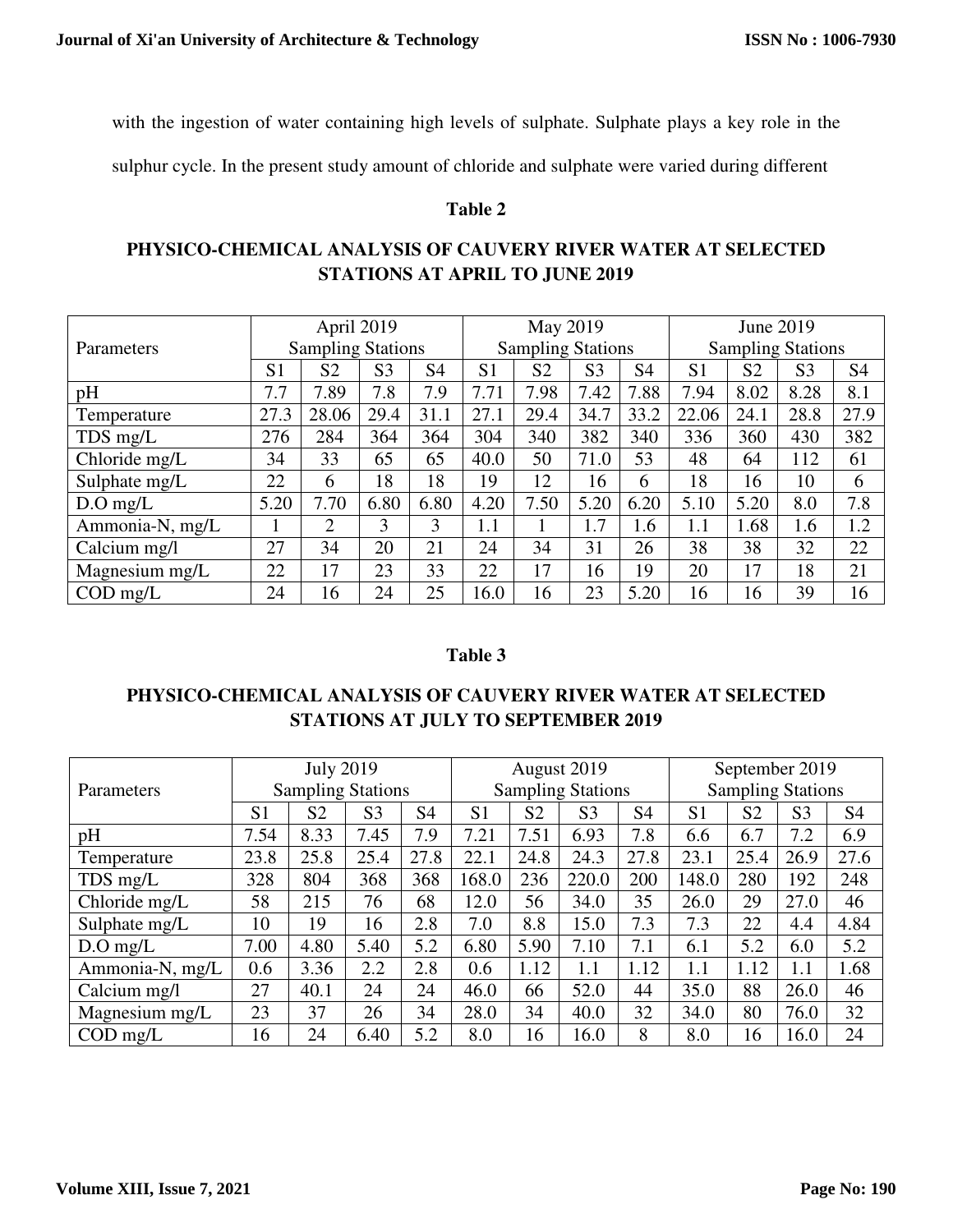seasons in the river cauvery. Dissolved oxygen content is one of the most important factors in stream health its deficiency directly affects the ecosystem of a river due to bio accumulation and bio magnifications. Dissolved oxygen plays a major role in water quality determination. The introduction of oxygen demanding materials either organic or inorganic into a river causes

### **Table 4**

# **PHYSICO-CHEMICAL ANALYSIS OF CAUVERY RIVER WATER AT SELECTED STATIONS AT OCTOBER TO DECEMBER 2019**

|                 | October 2019             |                |                | November 2019            |                | December 2049            |                |                |                |                |                |                |
|-----------------|--------------------------|----------------|----------------|--------------------------|----------------|--------------------------|----------------|----------------|----------------|----------------|----------------|----------------|
| Parameters      | <b>Sampling Stations</b> |                |                | <b>Sampling Stations</b> |                | <b>Sampling Stations</b> |                |                |                |                |                |                |
|                 | S <sub>1</sub>           | S <sub>2</sub> | S <sub>3</sub> | S4                       | S <sub>1</sub> | S <sub>2</sub>           | S <sub>3</sub> | S <sub>4</sub> | S <sub>1</sub> | S <sub>2</sub> | S <sub>3</sub> | S <sub>4</sub> |
| pH              | 8.1                      | 7.4            | 7.5            | 7.21                     | 7.1            | 7.4                      | 7.5            | 7.2            | 8.1            | 7.7            | 7.9            | 7.8            |
| Temperature     | 22.7                     | 24.8           | 25.8           | 26.5                     | 22.4           | 24.5                     | 25.3           | 26             | 22             | 24             | 24.9           | 25             |
| TDS mg/L        | 176                      | 280            | 172            | 164                      | 220            | 172                      | 182            | 340            | 248            | 376            | 292            | 264            |
| Chloride mg/L   | 24                       | 25             | 22             | 22                       | 31             | 21                       | 39             | 60             | 50             | 30             | 54             | 36             |
| Sulphate mg/L   | 27                       | 47             | 28             | 27                       | 14             | 19                       | 15             | 17             | 11             | 22             | 23             | 17             |
| $D.O$ mg/L      | 6.2                      | 6.4            | 6.6            | 6.8                      | 6.5            | 6.2                      | 6.6            | 6.4            | 6.0            | 7.3            | 7.0            | 6.8            |
| Ammonia-N, mg/L | 1.1                      | 1.12           | 0.6            | 0.56                     |                |                          |                |                |                | 0.6            |                |                |
| Calcium mg/l    | 50                       | 36             | 52             | 50                       | 66             | 50                       | 76             | 80             | 56             | 128            | 84             | 64             |
| Magnesium mg/L  | 36                       | 58             | 32             | 34                       | 54             | 48                       | 44             | 72             | 72             | 104            | 62             | 64             |
| $COD$ mg/L      | 16                       | 16             | 16             | 16                       | 16             | 8                        | 16             | 16             | 16             | 16             | 15             | 16             |

depletion of the dissolved oxygen to water this process a threat to fish and other higher forms of aquatic life. There exists to better general indicator of water quality level that  $DO<sup>11</sup>$ . The physicchemical and microbiological parameters of water from a part of the Cauvery river in Pallipalayam region. The levels for these paremeters are higher than their acceptable limits, and the decreased levels of beneficial microbial populations in the river water samples are an indication that the river is encumbered with large quantities of xenobiotic compounds  $12$ .

In this study showed higher Ammonical N in station 4 (summer) this increase could be attributed to the industrial plant discharging and agricultural runoff mix into the river but low values recorded in the Winter seasons (0.6). Calcium the highest calcium values where observed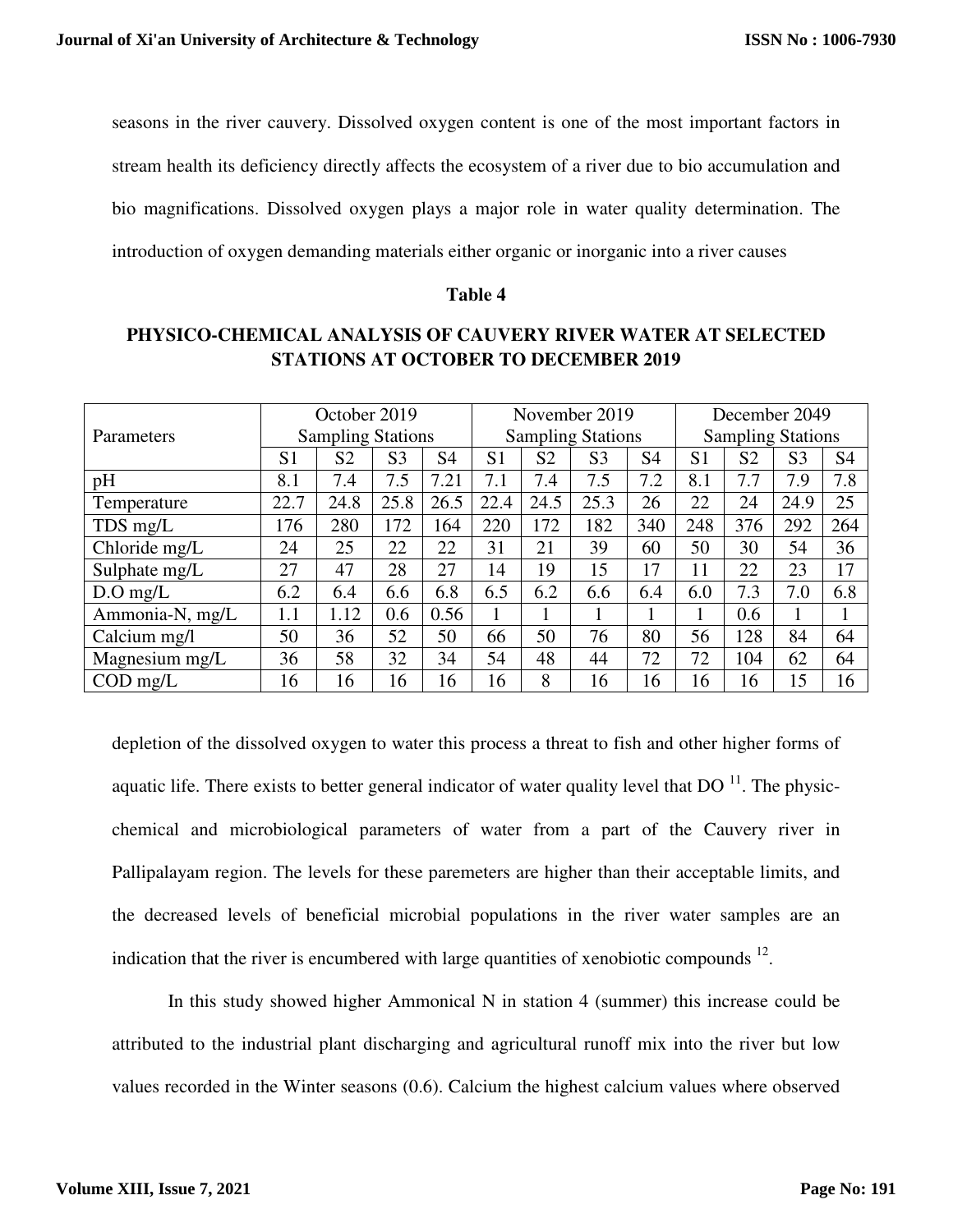during the present study in station 2. A consolidated reported of all the physicochemical parameters studied showed values for these to be significantly higher than their standard limits on account of pollution of the river water by industrials activities  $13,14,15$ .

A higher concentration of magnesium is due to the continuous addition of a fluent contamination. Magnesium occurs in all kinds of natural waters with calcium sewage and industrial effluents are important contribution of magnesium. High concentration of magnesium can import unpleasant taste to water. Total Dissolved Solids (TDS) describes the amount of inorganic salts of calcium, magnesium, sodium etc and small proportion of organic matter present in the water. The river water of the study area was not polluted in respect to physicchemical assessment, but bacteriological studied attributed river water was not fit for drinking purposes due to higher coliforms counts, which require continuous monitoring and treatment process if the water is to be used for drinking purpose  $16$ . The present studies carried out from January 2019 to December 2019 on river Cauvery revealed that due to urbanization and rapid industrialization of this area river water is detoriated.

#### **Conclusion**

In kumarapalayam taluk there are 135 numbers of Dyeing and Bleaching industry or in Operation. Some of the unauthoraized textile Dyeing and bleachiung units identified in Kumarapalayam and Pallipalayam in above units discharge thearer untreated Effluent into the municipal drain along with the domestic sewage reached the river cauvery do station 4 is highly polluted then the other stations.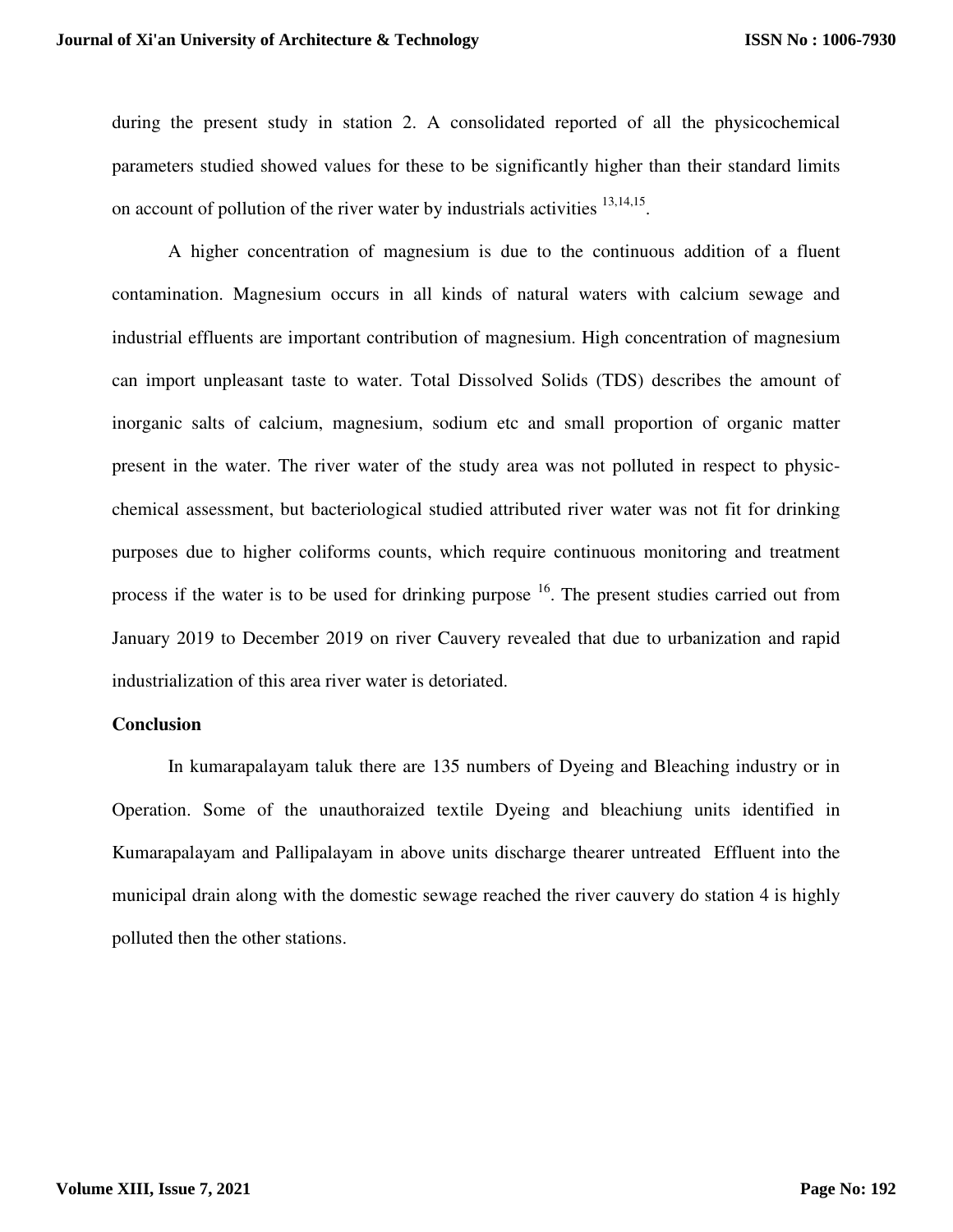## **Acknowledgment**

This study was supported by the authors are grateful to the Professor and Head, Department of Zoology, Annamalai University, Annamalainagar for the laboratory facilities provided.

## **Reference**

- 1. Yoganathan K, Ganesh P, Tamizhazhagan V.. Impact of organic and conventional (chemical) fertilization on soil quality and its seasonal variation. Int J Zool Appl Bioscie 2017;2:348-355.
- 2. Vijayan P, Senthilmurugan S, Pugazhendy K, Tamizhazhagan V. Analysis of physicochemical parameters water samples from Cauvery River in Thanjavur district, Tamil Nadu. Int J Biol Res 2018;3:223-227.
- 3. Wang P, Wang Z, Wu Z, Zhou Q, Yang D. Effect of hypochlorite cleaning on the physiochemical characteristics of polyvinylidene fluoride membranes. Chem Engineer J 2010;162:1050-1056.
- 4. Tamizhazhagan V, Pugazhendy K, Sakthidasan V, Revathi K, Baranitharan M. Investigation of microbial count in the soil and earthworm gut (Eudrilus Eugeniae). Innovar J Agricult Scie 2016;4:7-9.
- 5. Tamizhazhagan V, Pugazhendy K. The toxicity effect of Monocrotophos 36% Ec on the Hematology, *Labeo rohita* (Hamilton, 1882). Int J Curr Pharmaceu Res 2015;4:92-95.
- 6. Sakala BT, Sampath Kumar MC. Assessment of physico-chemical characteristics of selected study area of Cauvery basin. Int J Late Trend Engineer Technol 2019;15:51-54.
- 7. Trivedy RK, Goel PK. Chemical and biological methods for water pollution studies environmental publications India, 1986.